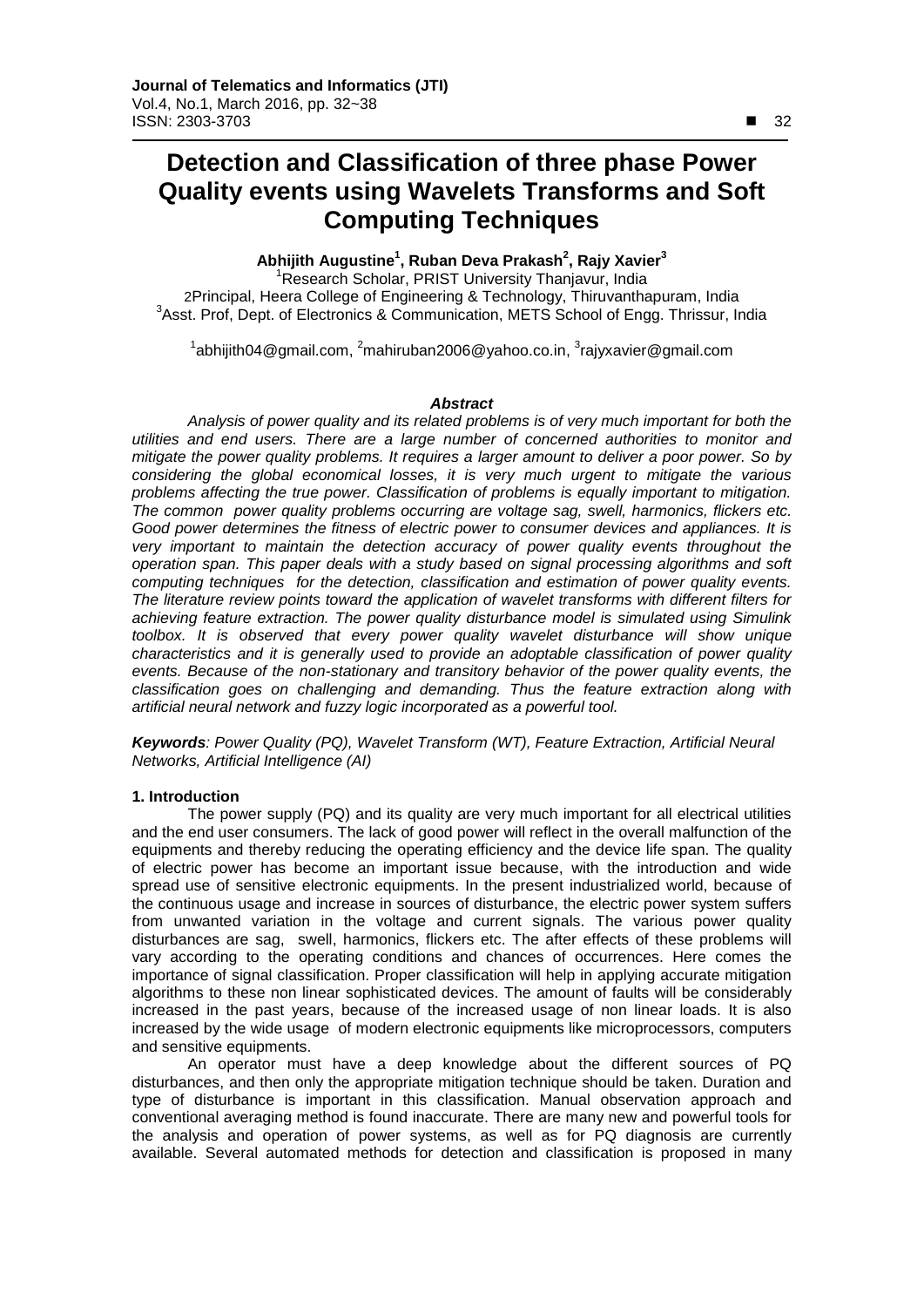recent papers. The involvement of Artificial Intelligence (AI) gives an additional boost to the classification algorithms. They include the combined operation of fuzzy logic systems with detailed rule base, artificial neural networks (ANN), support vector machines (SVM) etc. The AI techniques require a complex signal extracted features to complete its computation. The use of AI techniques in electric power has received extensive attention from researchers in the electric power area and the literature on these applications has become rather huge in volume.

Power quality is the critical issue in an electrical system. The proper rectification of these problems will increase the overall operating efficiency. This paper gives a brief survey on various classifications of general power quality events with the help of soft computing techniques. The paper points the importance of a powerful tool for power quality analysis. The wavelet analysis has been regarded as an effective signal processing tool for the detection and classification of power quality signals. Wavelets play an important role in the classification of discontinuous and fast varying disturbance signals. There are many research papers deals with the classification based on other algorithms like Fourier transforms, short-time Fourier transforms, S-transforms, rms methods, averaging methods etc. but these classification methods cannot easily recognize the time varying property of a non stationary signal. These defects can be overcome by wavelets based classification. But in case of stationary signals, the above mentioned techniques can be easily applied. The signal processing tools will continuously monitor the various power system quantities.

The classification and identification of each one of the disturbances is normally carried out from standards and recommendations depending on where the utilities operate (IEEE). The detection and classification of the different disturbances which cause power quality problems is a difficult task which requires a high level of engineering expertise. The main intelligent tools of interest include expert systems, fuzzy logic and artificial neural networks. The sudden events like voltage sag or swell needs to be detected immediately after the occurrence. A Dynamic Voltage Restorer (DVR) to be operated to compensate the disturbance. Thus rapid detection of disturbances with identification of types of events is essential for PQ enhancement.

## **2. Power Quality Events And Standards**

The causes of power quality problems can be many. It is often difficult to point an exact cause for a faulty situation. Power quality monitoring equipments comes to aid in such situations.

Most of the causes of power quality problem can be divided into two categories internal causes and external causes. Detection of power quality events has become a major issue. According to International Electro technical Commission (IEC) impulsive and oscillatory transients, brief interruption, harmonic distortion, voltage swell or sag are considered as disturbances or an event. The major power quality events are described below according to IEEE Standard-1159, 1250.

- ANSI C84.1 Electric Power Systems and Equipment
- ANSI MG-1 Motors and Generators
- ANSI C62.92.4-1991 IEEE Guide for the Application of Neutral Grounding in Electrical Utility Systems, Part IV-Distribution
- IEEE 141-1993 IEEE Recommended Practices For Electric Power Distribution For Industrial Plant Systems
- IEEE 519-1992 IEEE Recommended Practices And Requirements For Harmonic Control In Electrical Power Systems
- IEEE 1159-1995 IEEE Recommended Practice For Monitoring Electric Power Quality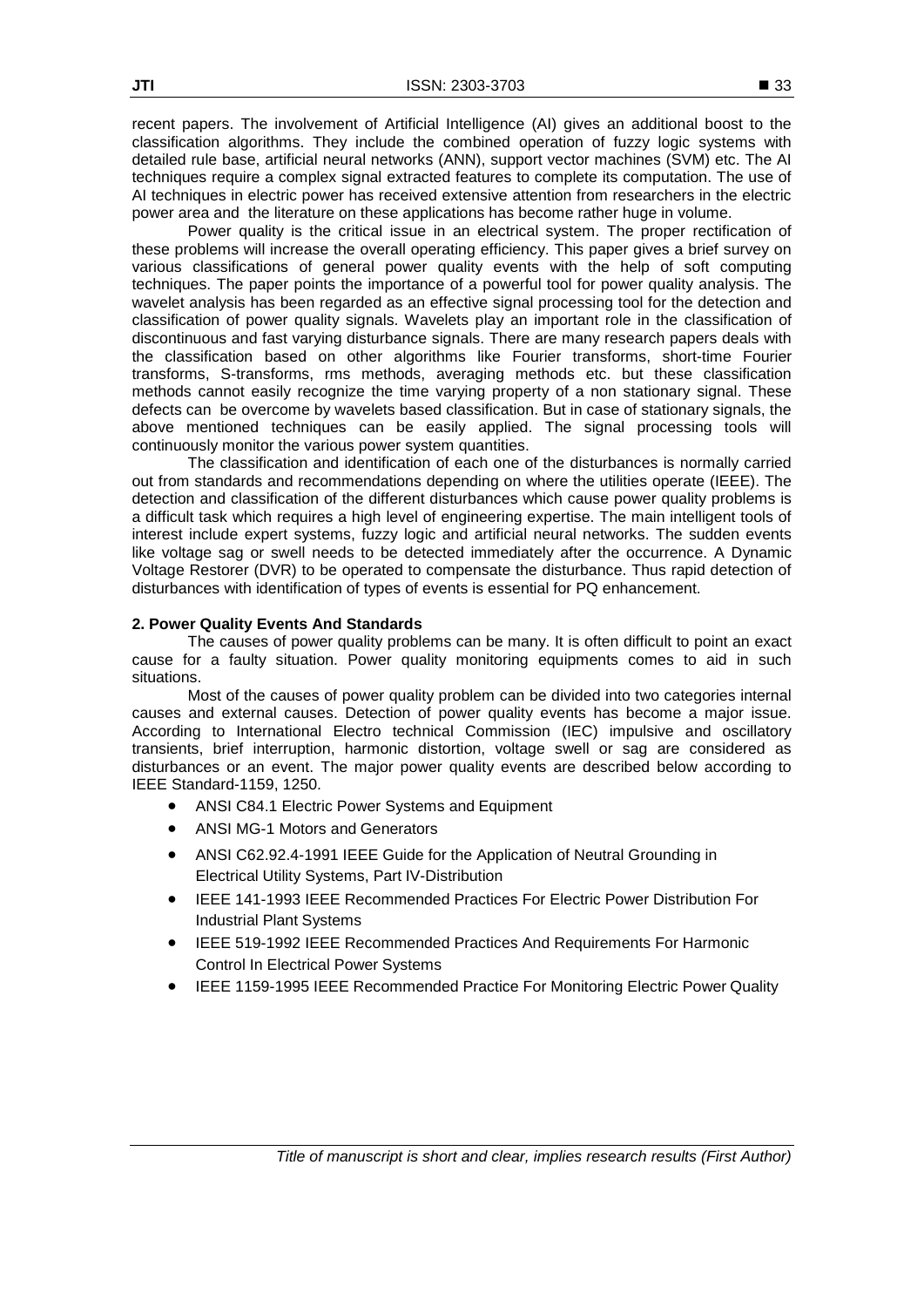## **3. Power Quality Signal Processing Using Wavelets Transforms**

The use of signal processing for power quality applications is not a new idea, as several researchers have used signal processing for more than a couple of decades. In the past few years, however, there has been a renewed interest in exploiting signal processing techniques for power quality measurements and analysis. The disturbance capturing techniques are usually based on detecting the power quality events when a certain threshold level is exceeded.

The Fourier transform consists of the decomposition of the signal into a sum of sinusoidal signals of different frequencies. The signal in the frequency domain is characterized by the angle and the module of each sinusoidal wave. So this analysis can be viewed as a mathematical transformation from the time domain to the frequency domain. Discrete Fourier transform (DFT) method is efficient for signal spectrum evaluation because of the simplicity and easy implementation. The use of the FFT can reduce the computational time required for DFT by several orders of magnitude. The implementation of the DFT by means of FFT algorithm forms the basis of the most modern spectral and harmonic analysis systems. DFT transforms a signal from the time domain to the frequency domain. This makes available the amplitude and phase of the fundamental and the harmonics present in the signal.



## Fig: 1 Wavelet Transform

Wavelets are mathematical coefficients that divide sample set data into different frequency level of components, and then study the feature of each and every extracted component with a particular resolution matched to the signal sample size. The general concept behind wavelets transformation is to analyze signal according to their scale (sample size) of data, rather than its frequency of operation. The scale is defined as a frequency inverse. The scale based analysis reduces the sample size and hereby shortens the computation time. Different types of wavelets have been used as tools to solve problems in signal analysis, image analysis, medical diagnostics, geophysical signal processing, statistical analysis, pattern recognition, and many others; which describe the scope of wavelet analysis in time varying continuous signals. By using wavelet multi-resolution analysis, a signal can be represented by a finite sum of signal components at different resolution levels so that each component can be adaptively processed based on the objectives of the particular application point of view. This capability is regarded as the major strength of the wavelet analysis over other conventional signal analysis tools.

#### **4. Discrete Wavelet Transform**

To further improve the disturbance detection rate by more effectively discriminating the signals from the noises after the DWT, a spatial-correlation-based noise-suppression algorithm is proposed, which can easily detect minor and shot duration faults. Discrete WT (DWT) can be viewed as a subset of Continuous WT (CWT), which is a sub form of ordinary wavelet transform. The CWT is not commonly used because of its computational complexity and lesser accuracy. Based on the characteristics of the band pass filters, the WT has been proposed to investigate the transient phenomena of the power signals from different scales of the WTCs. In practical applications, the DWT is commonly used. The DWT uses the low-pass h(k) and the high-pass g(k) filters to divide the frequency-band of the input signal f(k) in respective low- and high-frequency components into octave bands. The low-pass filter h(k) is determined from the scaling function. The high-pass filter  $g(k)$  is determined from both the wavelet and scaling functions. To extend the frequency resolution, decomposition of signal is done repeatedly and signal can be realized into two lower frequency ranges. This process is known as multi resolution analysis.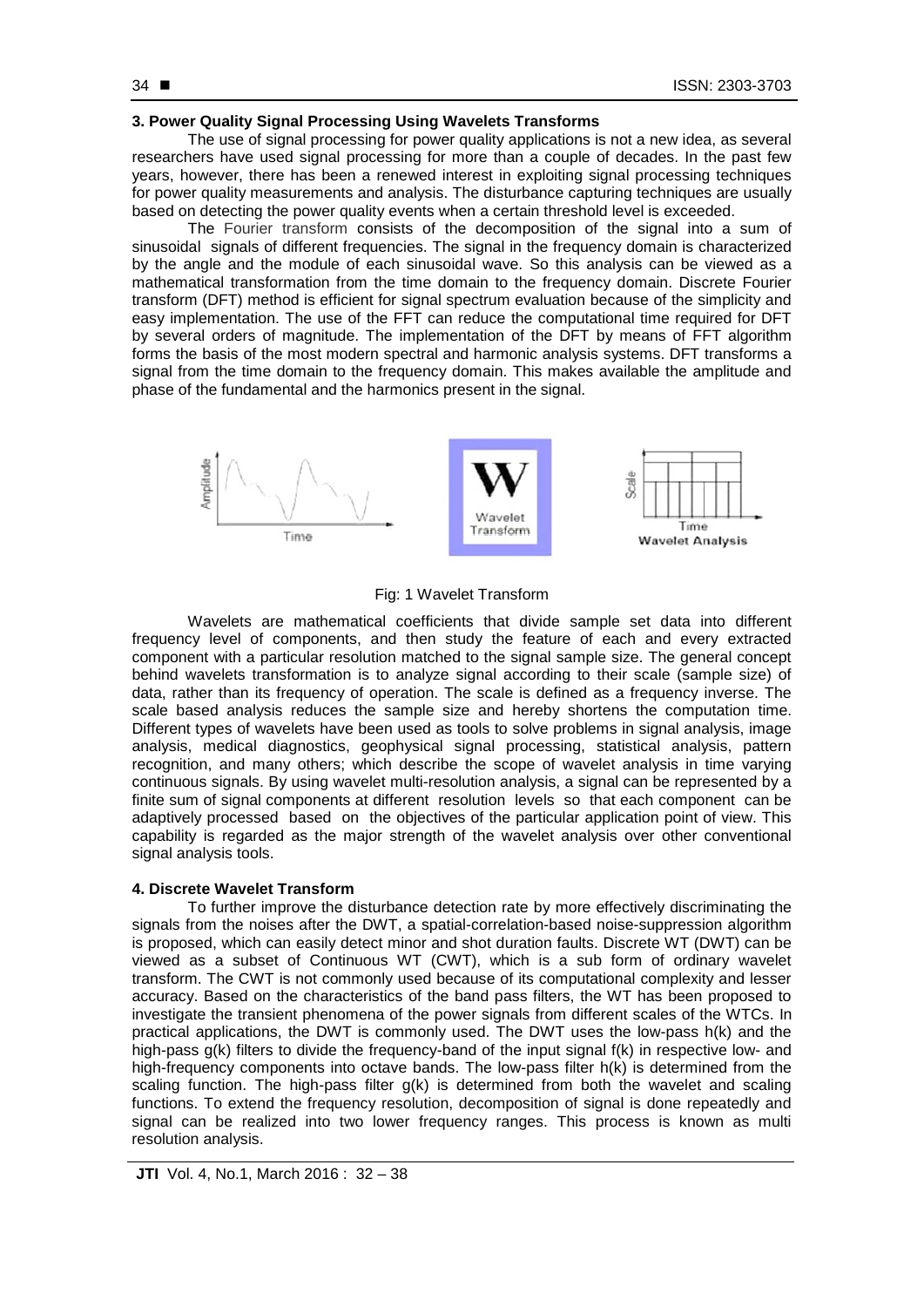

Fig 2: Three level sub band wavelet packet decomposition

The DWT classifies the time domain discretized signal into the corresponding wavelet coefficients, and the process is known as "sub-band codification" and is achieved with the help of digital filters. The general DWT consists of two stages of operation. The first stage goes with the determination of various wavelet coefficients. These coefficients are a representation of the actual signal. The second stage deals the calculation with the approximated values, also known as reconstruction or simply "rebuilding". Figure 1 shows the level of signal decomposition at the first stage.

## **5. Power Quality Monitoring System**

The power Quality system is normally designed to monitor the set of survey data collected from the measuring system. Normally this survey is carried out after the happening of a live fault. In the past years there is little instrumentation available for power quality monitoring. These devices were found only in selected instrumentation fields. By the increase in market demand, the requirement is also increased considerably. The most ordinary method used for monitoring is limited to rms method only. The power quality monitoring is very important for industrial as well as commercial customers. The main steps in data monitoring are data collection, sampling, signal processing, report preparation, information sharing and customer satisfaction. The software based monitoring is very important in choosing a low cost, high efficient device. Monitoring section includes harmonics and inter-harmonics analysis also. FFT and Wavelets methods are mainly employed in monitoring, combined with soft computing techniques.



Fig 3: The FFT harmonic meter

The FFT harmonic meter is the commonly used experimental setup used for harmonics detection, evaluation and classification. The disturbance signal is applied to a low pass filter with regards to Shannon sampling theorem. The cut off frequency is limited with respect to applications. Normally it is limited to50th harmonic component. The PLL is used for sampling and storing. The sample size is chosen as  $2^{K}$ , where the sampling frequency is fs= $2^{K}$  /(NT<sub>0</sub>), where  $T_0$  is the fundamental period of the signal and N is an integral.

## **6. Automatic Disturbance Recognition**

Standard deviation curve method for classification is the conventional approach, but it fails to produce more accuracy indifferent signal categories. The automatic power quality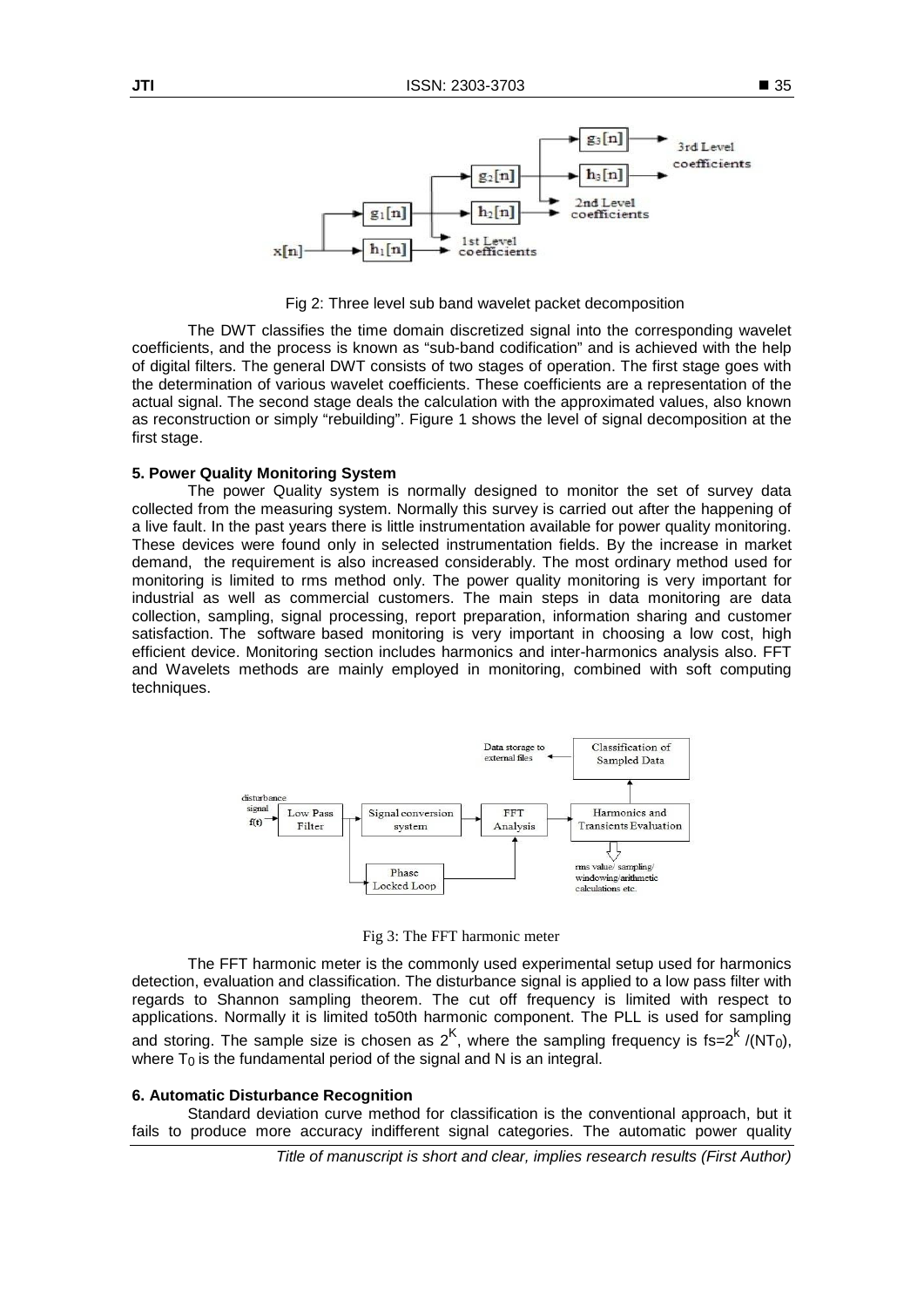disturbance detection is an important and useful concept which combines the conventional signal processing techniques with the collaboration of artificial intelligence. In the test system different power quality disturbances for a frequency of 50Hz are observed and their wavelet coefficients are plotted, i.e. feature extraction and classification is done. The automatic system works on three phases, namely pre-processing, processing and post-processing phases. The determination of wavelet coefficients, wavelets classification, feature extraction etc is done on the pre-processing stage. A two level wavelet packet decomposition method for discrete wavelets are used. The processing state consists of a knowledge/data bank, where the information about the transformed coefficients is stored. Daubechies D4 wavelet is used. This bank of date can be further used for the training and adaptation of soft computing technologies. This helps the ANN or FLC to collect the accurate knowledge for processing state. The postprocessing stage includes the classification of different disturbances. The training is required, so as to assign the most appropriate weight functions to the targets and inputs.



Fig 4: Proposed ANN Multilayered preceptron

After the multiresolution analysis and feature extraction, the wavelets samples are applied as input to an Artificial Neural Network. The ANN works out the simulation of wavelets and finally the classification is made.



Fig 5: Voltage sag signal decomposed in three levels using wavelet transforms

Here a short duration voltage variation is taken into account. In general, it may be a sag, swell, transients etc. They are distributed into three different classes namely Class 1, Class 2 and Class 3 respectively. Separate training is done for each class for a set 15-20 set of examples. Supervised training algorithm is adopted here. This can be achieved by creating random set of disturbance voltages.ANN with a three layered feedforward structure is taken as

36 ■

**JTI** Vol. 4, No.1, March 2016 : 32 – 38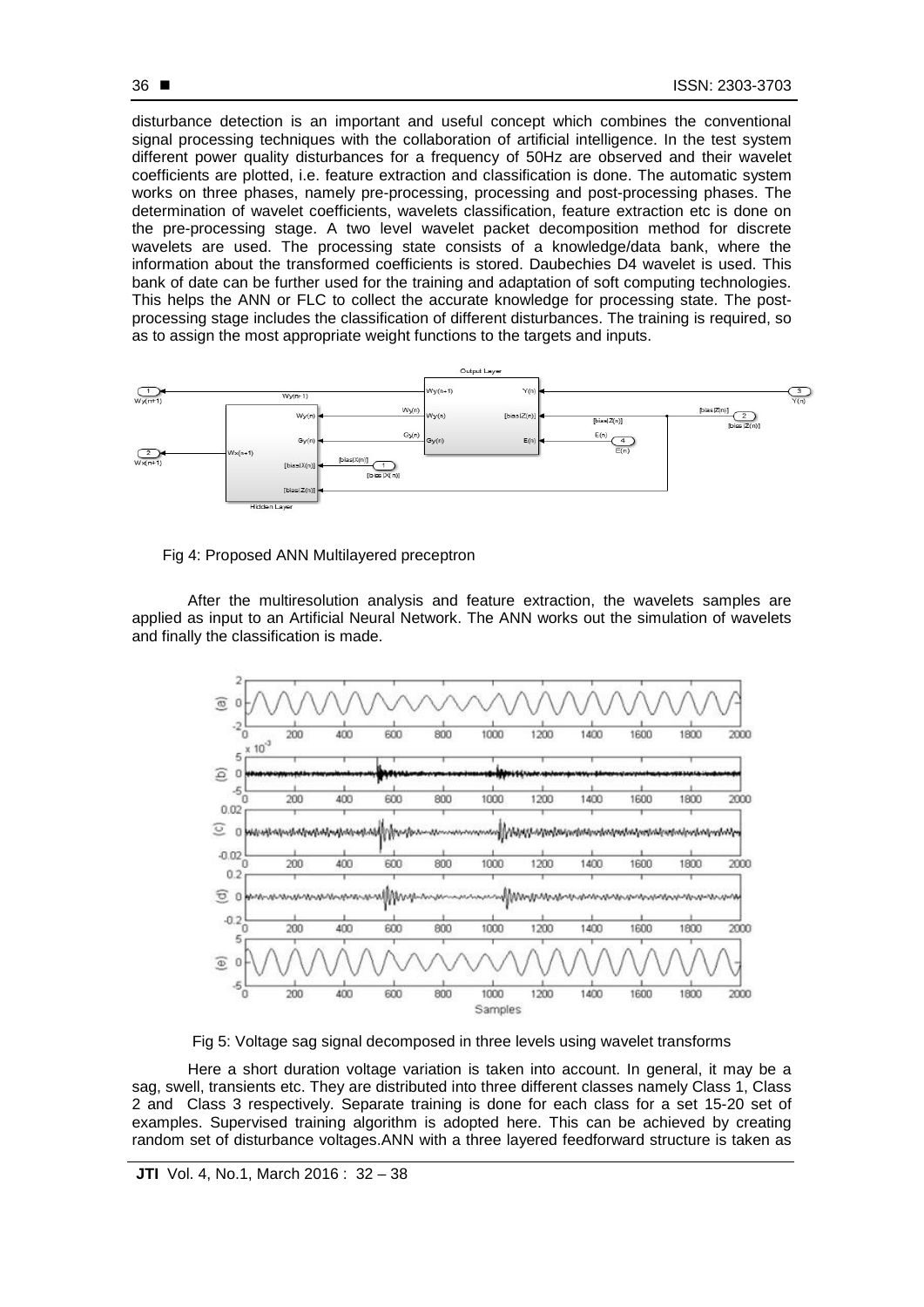the classifier. The inputs to the ANN are feature extracted samples. The output of the ANN the type of disturbance occurred. ANN is trained and its pattern recognition capabilities are well utilized. Weight adaptation ability is also observed.

## **5. Conclusion**

Identification and classification of power quality disturbances is an important task in power systems. The classification will become tougher in the case of non stationary, time varying signals. For delivering true power, the sources of power quality disturbances must be well known. Several signal processing algorithms are discussed in this paper. The proposed method consists of the involvement of Artificial Intelligence in the signal classification, found to be a better solution for the detection and classification of different power quality disturbances. Software based simulation has been run on a test system to demonstrate the effectiveness of the proposed approach. The reduction in sample data size and increase in the computational speed are observed as the advantages of the test system. In future this approach could be utilized for achieving online, low cost PQ monitoring real time system with the help of data acquisition mechanisms. Hybrid systems like neuro-fuzzy can also be adopted in near future for better results.

## **References**

- [1] Haibo He, Janusz A. Starzyk, A Self-Organizing Learning Array System for Power Quality Classification Based on Wavelet Transform, IEEE TRANSACTIONS ON POWER DELIVERY, VOL. 21, NO. 1, JANUARY 2006.
- [2] V. Kumar Chinnaiyan, Dr. Jovithajerome, J. Karpagam, " Design and Realization of a Three Phase Cascaded Multilevel Inverter for Industrial Drives with Reduced Power Quality Issues", International Review of Electrical Engineering(IREE), vol 5(issue 4): 1364-1369, JULY-AUGUST, 2010.
- [3] M. H. J. Bollen, I. Y. H. Gu, Signal processing of power quality disturbances. Wiley-IEEE Press, 2006. [Online]. Available:<http://dx.doi.org/10.1002/0471931314>
- [4] G. Rata, M. Rata, C. Filote, "Theoretical and experimental aspects concerning Fourier and wavelet analysis for deforming consumers in power network", Elektronika ir Elektrotechnika (Electronics and Electrical Engineering), no. 1, pp. 62–66, 2010. [5] S. Chen, H. Y. Zhu, "Wavelet Transform for Processing Power Quality Disturbances", EURASIP Journal on Advances in Signal Processing, 2007. [Online]. Available: <http://dx.doi.org/10.1155/> 2007/47695
- [5] O. Gencer, S. Ozturk, T. Erfidan, ―A new approach to voltage sag detection based on wavelet transform,‖ Electrical Power Energy System, vol. 32, pp. 133–140, 2010.
- [6] D.Devaraj, P.Radhika, V.Subasri, R.Kanagavalli, ―Power Quality Monitoring using Wavelet Transform and Artificial Neural Networks,‖ Proceedings of India International Conference on Power Electronics, 2006.
- [7] C.H. keow, P. Nallagownden, K.S. Rama Rao, ―A de-noising scheme for enhancing power quality problem classification system based on Wavelet Transform and Rule-Based Method,‖ International Conference on Electrical, Control and Computer Engineering, Pahang, Malaysia, pp. 201-206, June 2011.
- [8] M. Uyar, S. Yildirim, M.T. Gencoglu, ―An expert system based on S-transform and neural network for automatic classification of power quality disturbances,‖ Expert System Application, vol. 36, pp. 5962–5975, 2009 [9] H. He and J. A. Starzyk, "A self-organizing learning array system for Power quality classification based on wavelet transform," IEEE Trans.Power Del., vol. 21, no. 1, pp. 286– 295, Jan.2006.
- [10] Z.-L. Gaing, "Wavelet-based neural network forPower Quality disturbance Recognition and classification," IEEE Trans. Power Del., vol. 19, no. 4, pp. 1560–1568, Oct. 2004.
- [11] B. Perunicic, M. Mallini, Z. Wang, and Y. Liu, "Power Quality Disturbance Detection and Classification Using Wavelets and Artificial Neural Networks", 8th International Conference On Harmonics and Quality of Power Proceedings, Vol.1, 1998, pp. 77–82.
- [12] I. Daubechies, "Ten Lectures on Wavelets", SIAM, Philadelphia, 1992.
- [13] F. Laurene, "Fundamentals of Neural Networks Architectures, Algorithms and Applications", Prentice Hall, 1994

*Title of manuscript is short and clear, implies research results (First Author)*